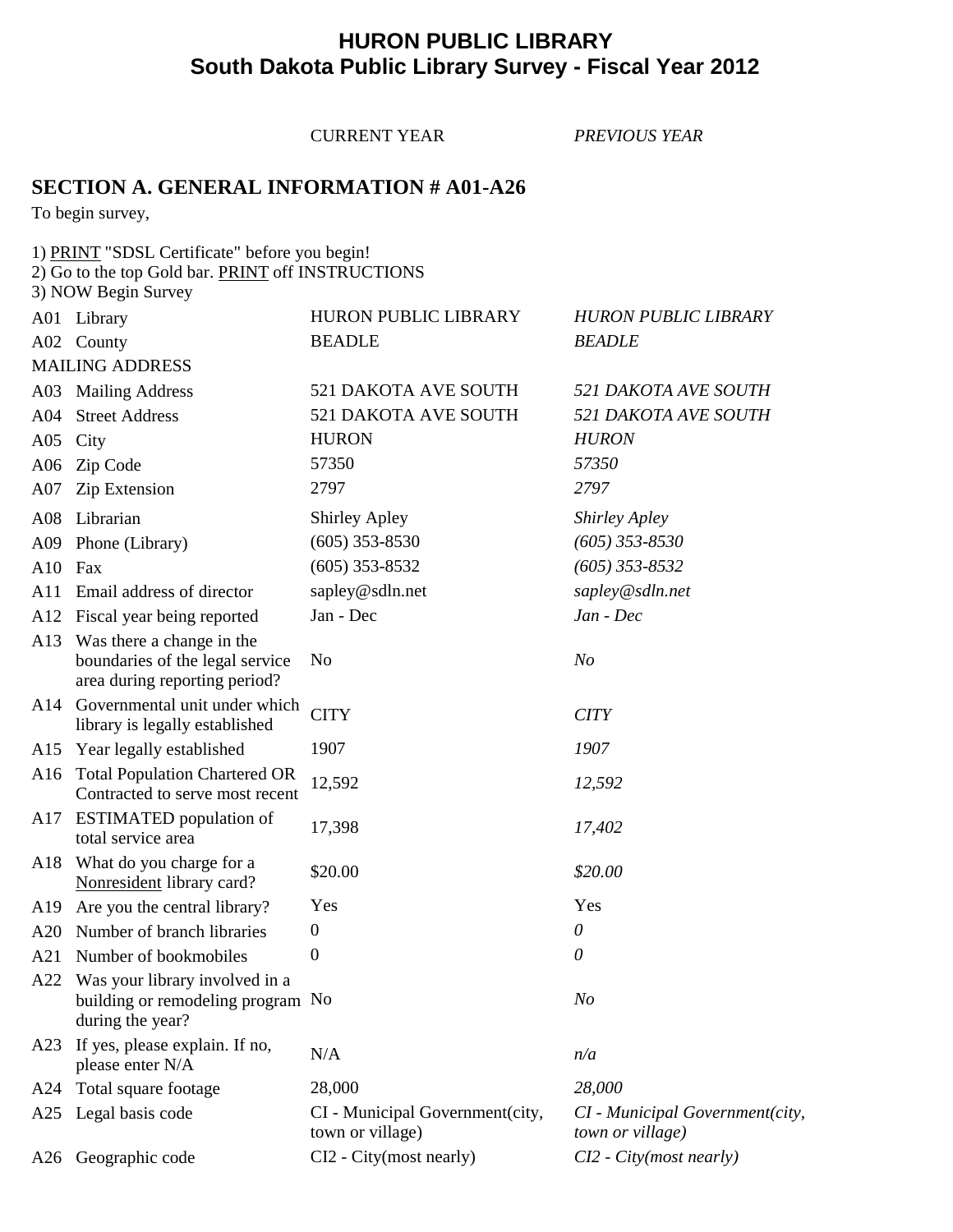# **SECTION B. LIBRARY HOURS # B01-B53**

MAIN LIBRARY HOURS (Place an N/A on each line or date not used.)

| <b>B01</b>  | Sunday, open AM                                             | n/a                                                                              | n/a      |
|-------------|-------------------------------------------------------------|----------------------------------------------------------------------------------|----------|
| <b>B02</b>  | Sunday, close AM                                            | n/a                                                                              | n/a      |
| <b>B03</b>  | Sunday, open PM                                             | n/a                                                                              | n/a      |
| <b>B04</b>  | Sunday, close PM                                            | n/a                                                                              | n/a      |
| <b>B05</b>  | SUNDAY, TOTAL hours                                         | $\boldsymbol{0}$                                                                 | $\theta$ |
| <b>B06</b>  | Monday, open AM                                             | 9:00                                                                             | 9:00     |
| <b>B07</b>  | Monday, close AM                                            | n/a                                                                              | n/a      |
| <b>B08</b>  | Monday, open PM                                             | n/a                                                                              | n/a      |
| <b>B09</b>  | Monday, close PM                                            | 7:00                                                                             | 7:00     |
| <b>B10</b>  | MONDAY, TOTAL hours                                         | 10                                                                               | 10       |
| <b>B11</b>  | Tuesday, open AM                                            | 9:00                                                                             | 9:00     |
| <b>B12</b>  | Tuesday, close AM                                           | n/a                                                                              | n/a      |
| <b>B13</b>  | Tuesday, open PM                                            | n/a                                                                              | n/a      |
| <b>B14</b>  | Tuesday, close PM                                           | 7:00                                                                             | 7:00     |
| <b>B15</b>  | TUESDAY, TOTAL hours                                        | 10                                                                               | 10       |
| <b>B16</b>  | Wednesday, open AM                                          | 9:00                                                                             | 9:00     |
| <b>B17</b>  | Wednesday, close AM                                         | n/a                                                                              | n/a      |
| <b>B18</b>  | Wednesday, open PM                                          | n/a                                                                              | n/a      |
| <b>B</b> 19 | Wednesday, close PM                                         | 7:00                                                                             | 7:00     |
| <b>B20</b>  | WEDNESDAY, TOTAL hours                                      | 10                                                                               | 10       |
| <b>B21</b>  | Thursday, open AM                                           | 9:00                                                                             | 9:00     |
| <b>B22</b>  | Thursday, close AM                                          | n/a                                                                              | n/a      |
| <b>B23</b>  | Thursday, open PM                                           | n/a                                                                              | n/a      |
| <b>B24</b>  | Thursday, close PM                                          | 7:00                                                                             | 7:00     |
| <b>B25</b>  | THURSDAY, TOTAL hours                                       | 10                                                                               | 10       |
| <b>B26</b>  | Friday, open AM                                             | 9:00                                                                             | 9:00     |
| <b>B27</b>  | Friday, close AM                                            | n/a                                                                              | n/a      |
| <b>B28</b>  | Friday, open PM                                             | n/a                                                                              | n/a      |
| <b>B29</b>  | Friday, close PM                                            | 5:00                                                                             | 5:00     |
| <b>B30</b>  | FRIDAY, TOTAL hours                                         | 8                                                                                | 8        |
| <b>B31</b>  | Saturday, open AM                                           | 10:00                                                                            | 10:00    |
| <b>B32</b>  | Saturday, close AM                                          | n/a                                                                              | n/a      |
| <b>B33</b>  | Saturday, open PM                                           | n/a                                                                              | n/a      |
| <b>B34</b>  | Saturday, close PM                                          | 5:00                                                                             | 5:00     |
| <b>B35</b>  | SATURDAY, TOTAL hours                                       | 7                                                                                | 7        |
| <b>B36</b>  | <b>GRAND TOTAL Main Library</b>                             |                                                                                  |          |
|             | hours $(B5 + B10 + B15 + B20 + 55.00)$<br>$B25 + B30 + B35$ |                                                                                  | 55.00    |
|             |                                                             | BRANCH Information and HOURS (If B44 is pre-filled "CE", fill in blanks at the C |          |

| BRANCH Information and HOURS (If B44 is pre-filled "CE", fill in blanks at the Central Entity.) |                           |                      |                             |  |
|-------------------------------------------------------------------------------------------------|---------------------------|----------------------|-----------------------------|--|
|                                                                                                 | B37 Branch Library's name | HURON PUBLIC LIBRARY | <b>HURON PUBLIC LIBRARY</b> |  |
|                                                                                                 | B38 Address               | 521 DAKOTA AVE SOUTH | 521 DAKOTA AVE SOUTH        |  |
| B39 City                                                                                        |                           | <b>HURON</b>         | <b>HURON</b>                |  |
|                                                                                                 | B40 Zip Code              | 57350                | 57350                       |  |
|                                                                                                 | B41 Zip Extension         | 2797                 | 2797                        |  |
|                                                                                                 | B42 County                | <b>BEADLE</b>        | <b>BEADLE</b>               |  |
|                                                                                                 | B43 Phone Number          | $(605)$ 353-8530     | N/A                         |  |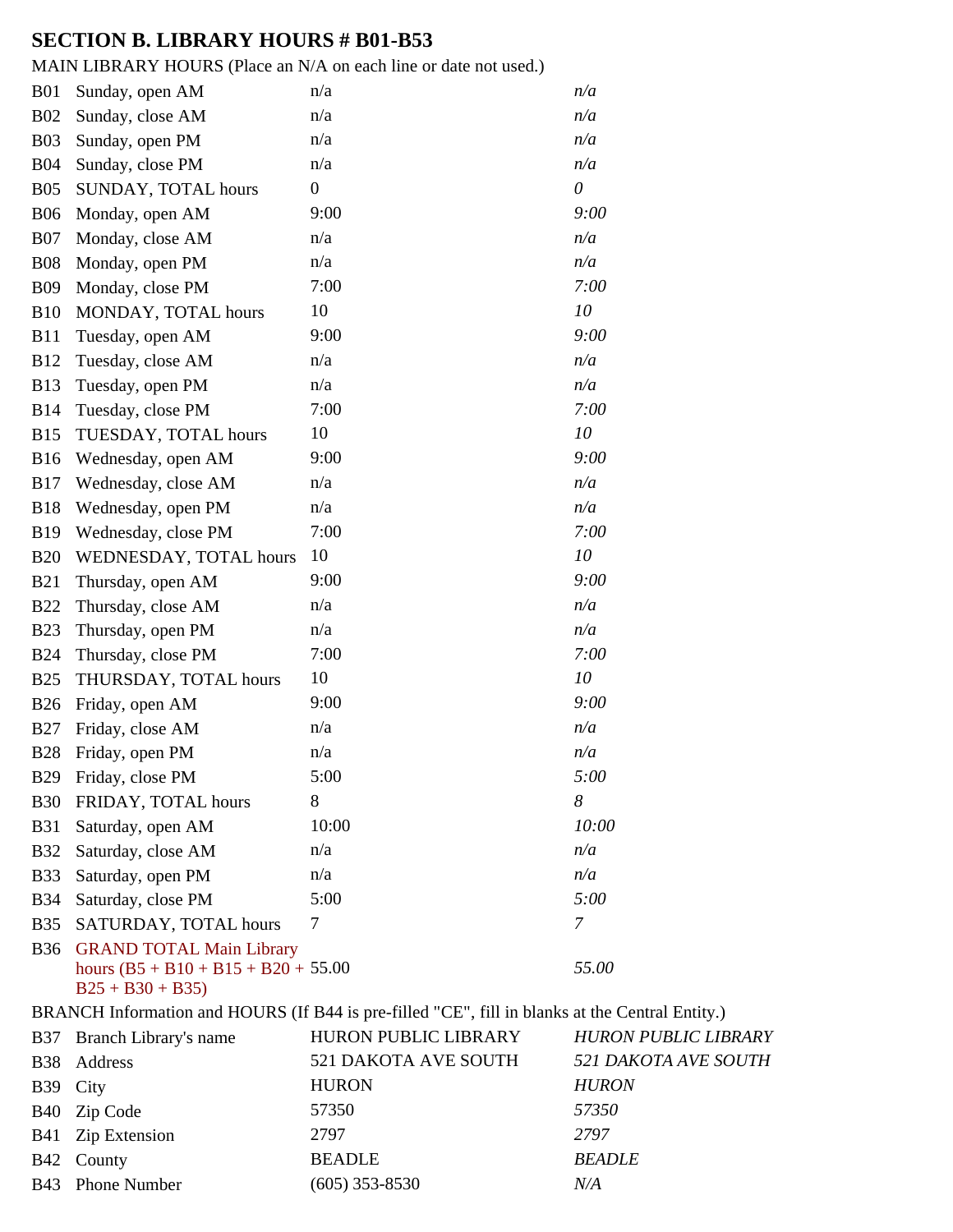| <b>B</b> 44 | <b>Outlet Type Code</b>                                                                                                                    | <b>CE</b>            | CE                   |
|-------------|--------------------------------------------------------------------------------------------------------------------------------------------|----------------------|----------------------|
| <b>B</b> 45 | Metropolitan Status Code                                                                                                                   | N <sub>O</sub>       | NO                   |
|             | B46 Square footage of branch (if<br>B44 is "CE", then same as $A24$ )                                                                      | 28,000               | 28,000               |
| <b>B</b> 47 | Number of Bookmobiles in<br><b>Outlet Record</b>                                                                                           | $\theta$             | 0                    |
| <b>B</b> 48 | <b>Total Public Service Hours</b><br><b>OPEN</b> Per Year (actual hours;<br>collected & reported out at the<br>outlet level)               | 2,824                | 2,860                |
| B49         | <b>Total Number of Weeks Per</b><br>Year this branch library is Open<br>(actual weeks; collected $\&$<br>reported out at the outlet level) | 52                   | 52                   |
| <b>B50</b>  | Branch librarian                                                                                                                           | <b>Shirley Apley</b> | <b>Shirley Apley</b> |
| <b>B51</b>  | Total hours open during a<br>typical week; (branch hours<br>open)                                                                          | 55                   | 55                   |
| <b>B52</b>  | Total days open during a typical 6<br>week; (branch days open)                                                                             |                      | 6                    |
| <b>B53</b>  | <b>Total Branch Staff paid</b>                                                                                                             | 14                   | 13.5                 |

# **SECTION C. PERSONNEL # C01-C20**

|                 | Head Librarian                                                                                                       |          |                  |  |  |
|-----------------|----------------------------------------------------------------------------------------------------------------------|----------|------------------|--|--|
| C <sub>01</sub> | Head Librarian                                                                                                       | 1        | $\boldsymbol{l}$ |  |  |
| CO <sub>2</sub> | <b>Current Annual Salary</b><br>(excluding benefits)                                                                 | \$54,725 | \$54,725         |  |  |
| CO <sub>3</sub> | <b>Total Hours Worked Per Week</b>                                                                                   | 40       | 40               |  |  |
|                 | <b>Other Librarians</b>                                                                                              |          |                  |  |  |
| C <sub>04</sub> | Total number of OTHER Paid<br>Librarians                                                                             | 5        | $\overline{4}$   |  |  |
| C <sub>05</sub> | Total number of OTHER Paid<br>Librarian hours worked per<br>week                                                     | 200      | 160              |  |  |
| C06             | Total number of hours worked<br>by the Head Librarian AND all<br>other Paid Librarians (C03 +<br>CO <sub>5</sub>     | 240.00   | 200.00           |  |  |
| C07             | <b>Total Paid Librarians FTE</b>                                                                                     | 6.00     | 5.00             |  |  |
|                 | All Other Paid Staff                                                                                                 |          |                  |  |  |
| C <sub>08</sub> | Total Number of All Other Paid 9<br>Staff                                                                            |          | 8.5              |  |  |
| C <sub>09</sub> | Total Number of All Other Paid<br>Staff hours worked per week                                                        | 180      | 170              |  |  |
| C10             | <b>All Other Paid Staff FTE</b>                                                                                      | 4.50     | 4.25             |  |  |
| C11             | <b>Total Paid Employees FTE</b><br>$(C07 + C10)$                                                                     | 10.50    | 9.25             |  |  |
| C12             | How many of the Librarians<br>from LINES C01 and C04 have<br>an ALA Accredited Masters of<br>Library Science Degree? | 1        | $\boldsymbol{l}$ |  |  |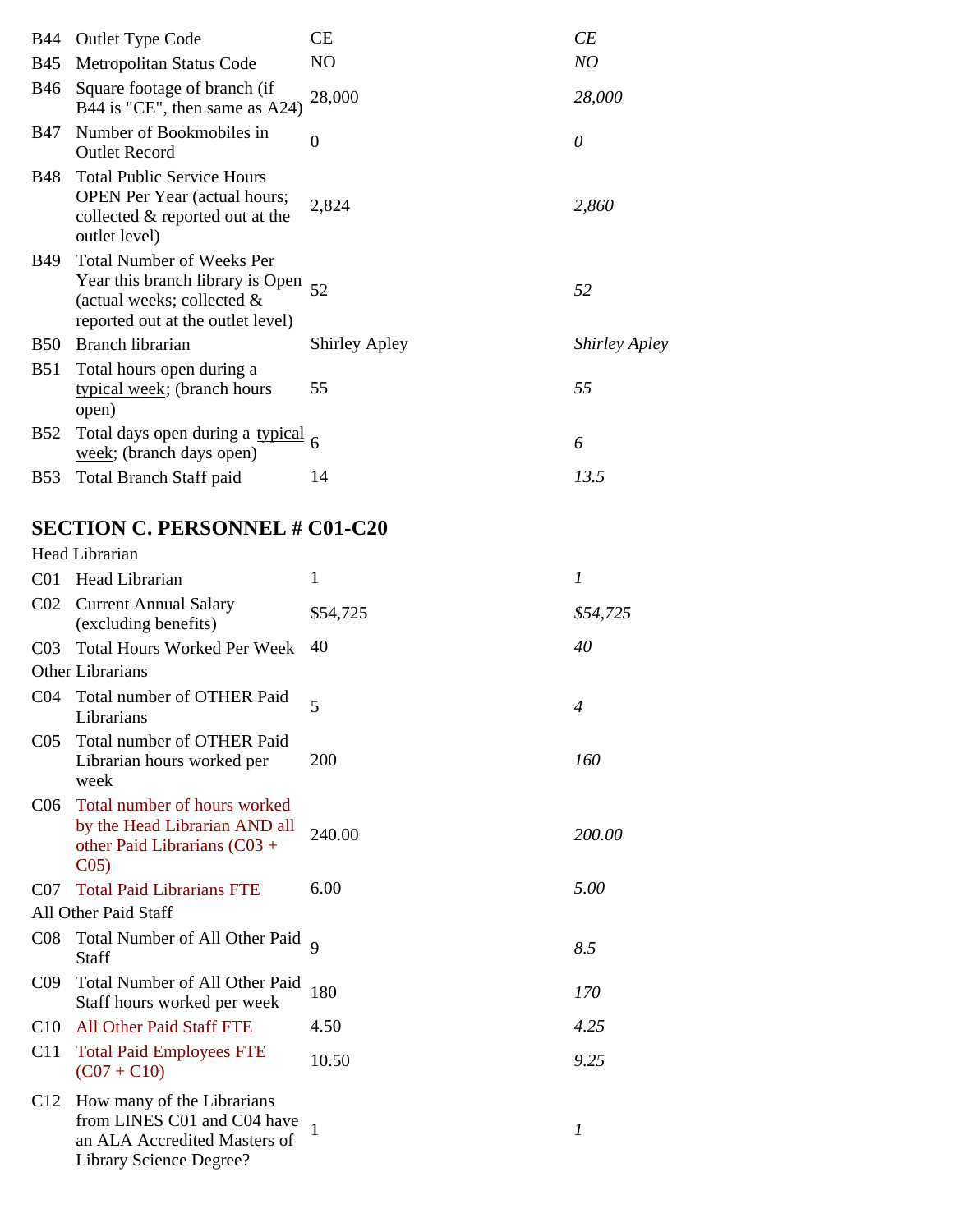|                 | C13 Total number of hours worked<br>per week by Librarians from<br>LINE $C12$ with an ALA<br>Accredited Masters of Library<br>Science Degree | 40                                | 40             |
|-----------------|----------------------------------------------------------------------------------------------------------------------------------------------|-----------------------------------|----------------|
|                 | C <sub>14</sub> Total FTE Librarians with ALA<br><b>Accredited Masters of Library</b><br><b>Science Degree</b>                               | 1.00                              | 1.00           |
| C <sub>15</sub> | <b>Highest Educational Level</b><br>Achieved by Head Librarian                                                                               | <b>Masters of Library Science</b> | <i>Masters</i> |
|                 | C <sub>16</sub> Total Number of Volunteers                                                                                                   | 15                                | 15             |
| C <sub>17</sub> | Avg. Hours/Week provided by<br>Volunteers                                                                                                    | 10                                | 10             |
| C <sub>18</sub> | Number of Staff Paid from<br><b>Other Sources</b>                                                                                            | 1                                 | N/A            |
| C19.            | <b>List Sources</b>                                                                                                                          | <b>Experience Works</b>           | N/A            |
| C <sub>20</sub> | Average Hours/Week Provided<br>by Staff Paid by Non-Library<br>Source                                                                        | 20                                | 0              |

# **SECTION D. INCOME (OPERATING) # D01-D22**

Total Income Received During Fiscal Year

| D <sub>01</sub>  | City/Town                                                                          | \$511,358 | \$511,358 |
|------------------|------------------------------------------------------------------------------------|-----------|-----------|
| D <sub>0</sub> 2 | County                                                                             | \$0       | \$0       |
| D <sub>03</sub>  | <b>School District</b>                                                             | \$0       | \$0       |
| D <sub>04</sub>  | <b>Tribal Appropriation</b>                                                        | \$0       | \$0       |
| D <sub>05</sub>  | College Appropriation                                                              | \$0       | \$0       |
| D <sub>06</sub>  | <b>Contracts With Other Libraries</b>                                              | \$0       | \$0       |
| D <sub>07</sub>  | <b>LOCAL GOVERNMENT</b><br>INCOME $(D01 + D02 + D03 +$<br>$D04 + D05 + D06$        | \$511,358 | \$511,358 |
| D08              | <b>State Appropriations</b>                                                        | \$0       | \$0       |
| D <sub>09</sub>  | Federal income (Excluding<br>LSTA grants)                                          | \$0       | \$0       |
| D <sub>10</sub>  | <b>LSTA Grants</b>                                                                 | \$0       | \$0       |
|                  | Miscellaneous Funds for Operating Expenses                                         |           |           |
| D11              | Fines (If Kept as Income)                                                          | \$6,285   | \$4,892   |
| D <sub>12</sub>  | <b>Gifts and Endowments</b>                                                        | \$3,500   | \$2,841   |
| D <sub>13</sub>  | Income ONLY from Trust<br>Funds/Savings                                            | \$1,909   | \$1,435   |
| D14              | Income from Sale of Library<br>Cards                                               | \$5,510   | \$6,400   |
| D15              | Other                                                                              | \$0       | \$0       |
| D <sub>16</sub>  | <b>SUBTOTAL</b><br><b>MISCELLANEOUS FUNDS</b><br>$(D11 + D12 + D13 + D14 +$<br>D15 | \$17,204  | \$15,568  |
| D17              | <b>TOTAL OPERATING</b><br>INCOME FISCAL YEAR (D07 \$528,562)<br>$+D08 + D09 + D16$ |           | \$526,926 |

**Capital Income (outside your annual operating budget)**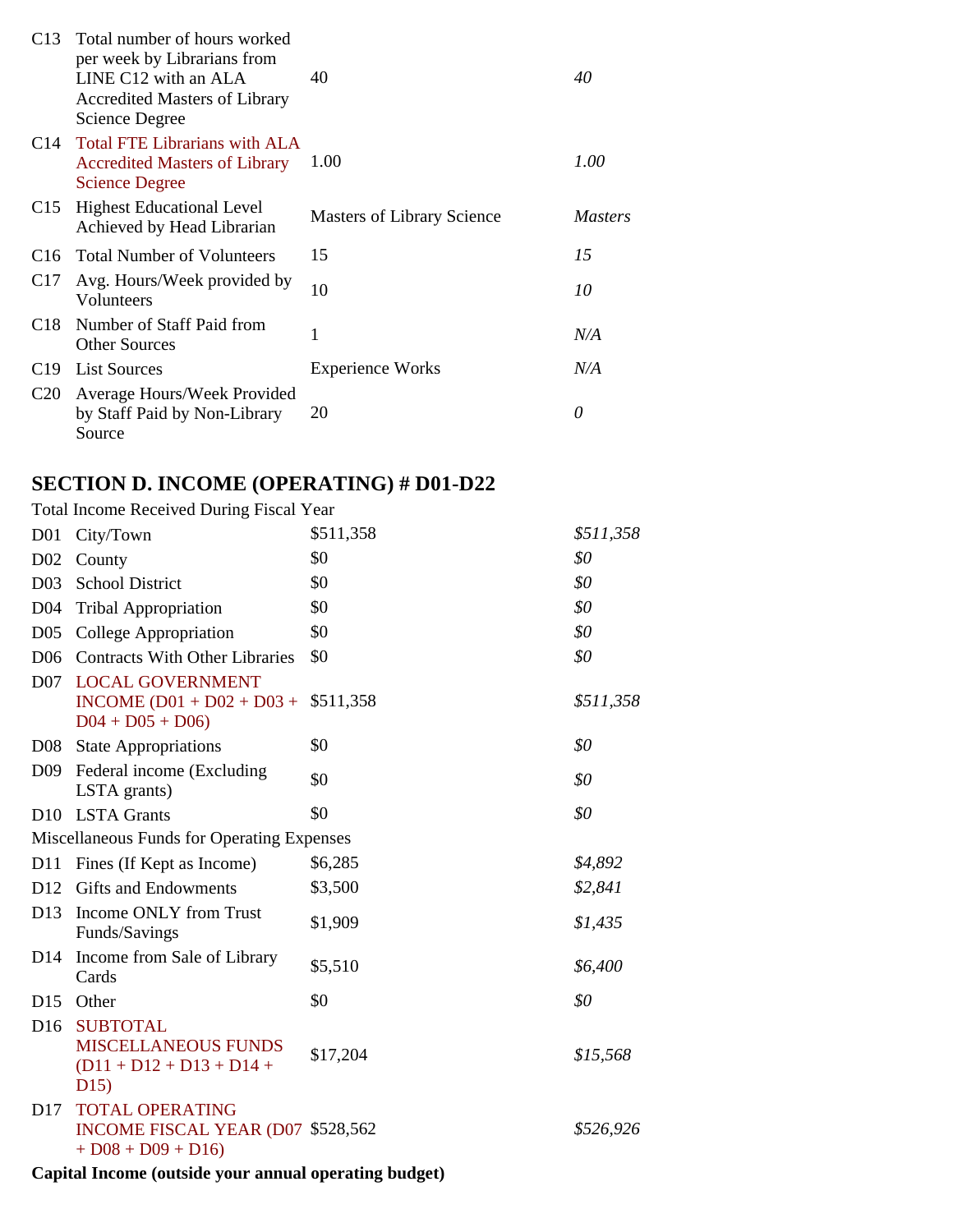| D18 Local Government Capital<br>Income                | \$0 | \$0 |
|-------------------------------------------------------|-----|-----|
| D19 State Government Capital<br>Income                | \$0 | 80  |
| D <sub>20</sub> Federal Government Capital<br>Income  | \$0 | \$0 |
| D21 Other Capital Income                              | \$0 | \$0 |
| D22 TOTAL CAPITAL INCOME<br>$(D18 + D19 + D20 + D21)$ | \$0 | 80  |
|                                                       |     |     |

# **SECTION E. EXPENDITURES # E01-E20**

Total Expenditures During Fiscal Year For: (Round to nearest dollar)

| E01              | Salaries and Wages for Library<br>Staff (includes Maintenance,<br>Custodial, and Security staff)            | \$279,260 | \$251,785 |
|------------------|-------------------------------------------------------------------------------------------------------------|-----------|-----------|
| E02              | <b>Total Employee Benefits</b><br>(Including Group Insurance)                                               | \$36,580  | \$41,003  |
| E <sub>0</sub> 3 | TOTAL ALL SALARIES AND<br><b>BENEFITS</b> $(E01 + E02)$                                                     | \$315,840 | \$292,788 |
|                  | Library Materials:                                                                                          |           |           |
|                  | E04 Print Materials                                                                                         | \$70,400  | \$55,000  |
| E <sub>05</sub>  | <b>Electronic Materials</b>                                                                                 | \$12,000  | \$9,000   |
| E06              | <b>Other Materials Expenditures</b>                                                                         | \$9,000   | \$12,400  |
| E <sub>07</sub>  | <b>TOTAL EXPENDITURES</b><br>FOR LIBRARY MATERIALS<br>$(E04 + E05 + E06)$                                   | \$91,400  | \$76,400  |
| E08              | <b>ALL</b> Other Operating<br>Expenditures                                                                  | \$63,618  | \$70,000  |
| E09              | <b>TOTAL OPERATING</b><br>EXPENDITURES $(E03 + E07 + $470,858)$<br>E08)                                     |           | \$439,188 |
|                  | Capital Expenditures: (outside your annual operating budget)                                                |           |           |
| E10              | Land                                                                                                        | \$0       | \$0       |
| E11              | <b>Buildings</b>                                                                                            | \$0       | \$0       |
| E12              | Remodeling                                                                                                  | \$0       | \$0       |
| E13              | <b>Computer Hardware</b>                                                                                    | \$12,000  | \$6,000   |
| E14              | <b>Audio-Visual Equipment</b>                                                                               | \$2,500   | \$2,000   |
| E15              | Other Library Equipment<br>includes shelving, desks, etc.                                                   | \$8,000   | \$11,595  |
| E <sub>16</sub>  | Automotive Vehicles including<br>bookmobiles                                                                | \$0       | \$0       |
| E17              | Debt Payment                                                                                                | \$0       | \$0       |
|                  | E18 Other Capital Expenditures<br>(Specify)                                                                 | \$0       | \$0       |
| E19              | <b>TOTAL CAPITAL</b><br>EXPENDITURES (E10 + E11 + $$22,500$<br>E12 + E13 + E14 + E15 + E16 +<br>$E17 + E18$ |           | \$19,595  |
| E20              | <b>TOTAL EXPENDITURES</b><br>DURING FISCAL YEAR (E09 \$493,358)<br>$+ E19$                                  |           | \$458,783 |
|                  |                                                                                                             |           |           |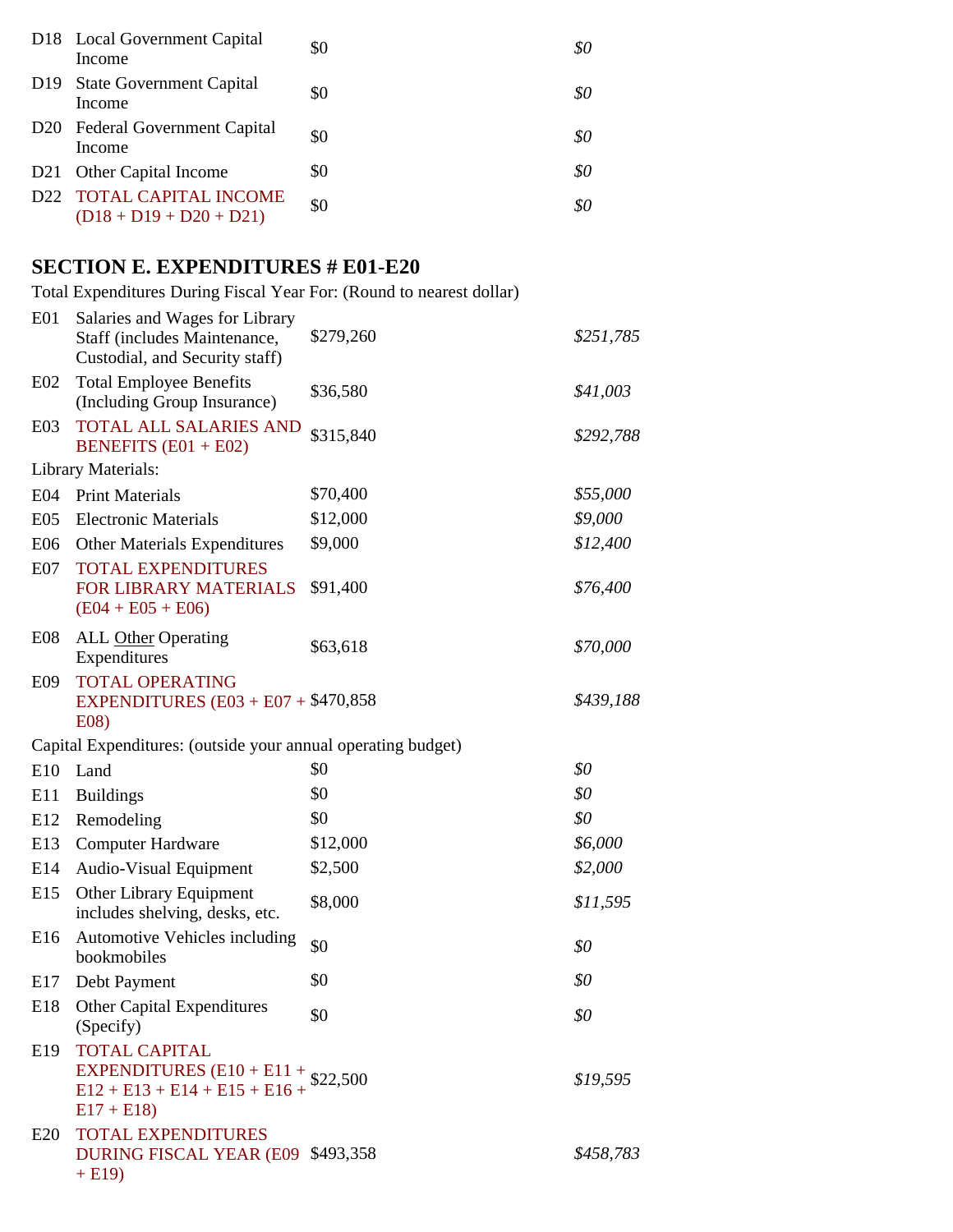# **SECTION F. LIBRARY HOLDINGS # F01-F11**

#### PRINTED MATERIALS

#### Books

| F <sub>01</sub> | Total Owned at End of Year                                                                                          | 94,866                                                                     | 83,472   |
|-----------------|---------------------------------------------------------------------------------------------------------------------|----------------------------------------------------------------------------|----------|
|                 | <b>Current Print Serial Subscriptions</b>                                                                           |                                                                            |          |
|                 | F02 Total Owned at End of Year                                                                                      | 147                                                                        | 147      |
|                 | DATABASES OWNED END OF YEAR                                                                                         |                                                                            |          |
|                 |                                                                                                                     | Number of Licensed Databases acquired through payment or formal agreement: |          |
| F03             | Local/Other: (Local plus SDLN, 41<br>SD Titles to Go/OverDrive)                                                     |                                                                            | 1        |
| F <sub>04</sub> | State (state government or State<br>library)                                                                        | $\mathbf{1}$                                                               | 38       |
| F <sub>05</sub> | Total $(F03 + F04)$                                                                                                 | 42                                                                         | 57       |
|                 | OTHER ELECTRONIC MATERIALS                                                                                          |                                                                            |          |
|                 | Video - Physical Units                                                                                              |                                                                            |          |
| F <sub>06</sub> | Total Owned at End of Year                                                                                          | 2,825                                                                      | 2,462    |
|                 | Video - Downloadable Titles                                                                                         |                                                                            |          |
| F07             | Total Owned at End of Year                                                                                          | 20                                                                         | $\theta$ |
|                 | Electronic Books (E-Books)                                                                                          |                                                                            |          |
| F <sub>08</sub> | Total Owned at End of Year                                                                                          | $\Omega$                                                                   | $\theta$ |
|                 | Audio - Physical Units                                                                                              |                                                                            |          |
| F09             | Total Owned at End of Year                                                                                          | 4,109                                                                      | 3,933    |
|                 | Audio - Downloadable Titles                                                                                         |                                                                            |          |
| F10             | Total Owned at End of Year                                                                                          | $^{(1)}$                                                                   | 0        |
|                 | Other (films, multimedia kits, maps, etc.)                                                                          |                                                                            |          |
|                 |                                                                                                                     | 500                                                                        | 1,164    |
| F11             | Total Owned at End of Year                                                                                          |                                                                            |          |
|                 | <b>SECTION G. SERVICES ACTIVITIES # G01-G62</b>                                                                     |                                                                            |          |
|                 | <b>LIBRARY SERVICE INDICATORS</b>                                                                                   |                                                                            |          |
|                 | G01 Annual Public Service                                                                                           |                                                                            |          |
|                 | Hours/Year (Average weekly<br>hours $x 52$ wks)                                                                     | 2,824                                                                      | 2,824    |
| G02             | Annual Total Attendance in<br>Library (Typical week x 52)                                                           | 85,008                                                                     | 100,516  |
| G <sub>03</sub> | <b>Annual Total Reference</b><br><b>Transactions Completed</b><br>(average reference transactions<br>per week x 52) | 1,600                                                                      | 1,560    |
|                 | CIRCULATION AND OTHER LIBRARY USAGE                                                                                 |                                                                            |          |
|                 | Total Circulation (Books Loaned for Year):                                                                          |                                                                            |          |
|                 | From Main Library                                                                                                   |                                                                            |          |
| G04             | Adult (over 18)                                                                                                     | 47,623                                                                     | 52,293   |
| $G_{05}$        | Juvenile                                                                                                            | 27,659                                                                     | 26,061   |
|                 | G06 SUB-TOTAL $(G04 + G05)$                                                                                         | 75,282                                                                     | 78,354   |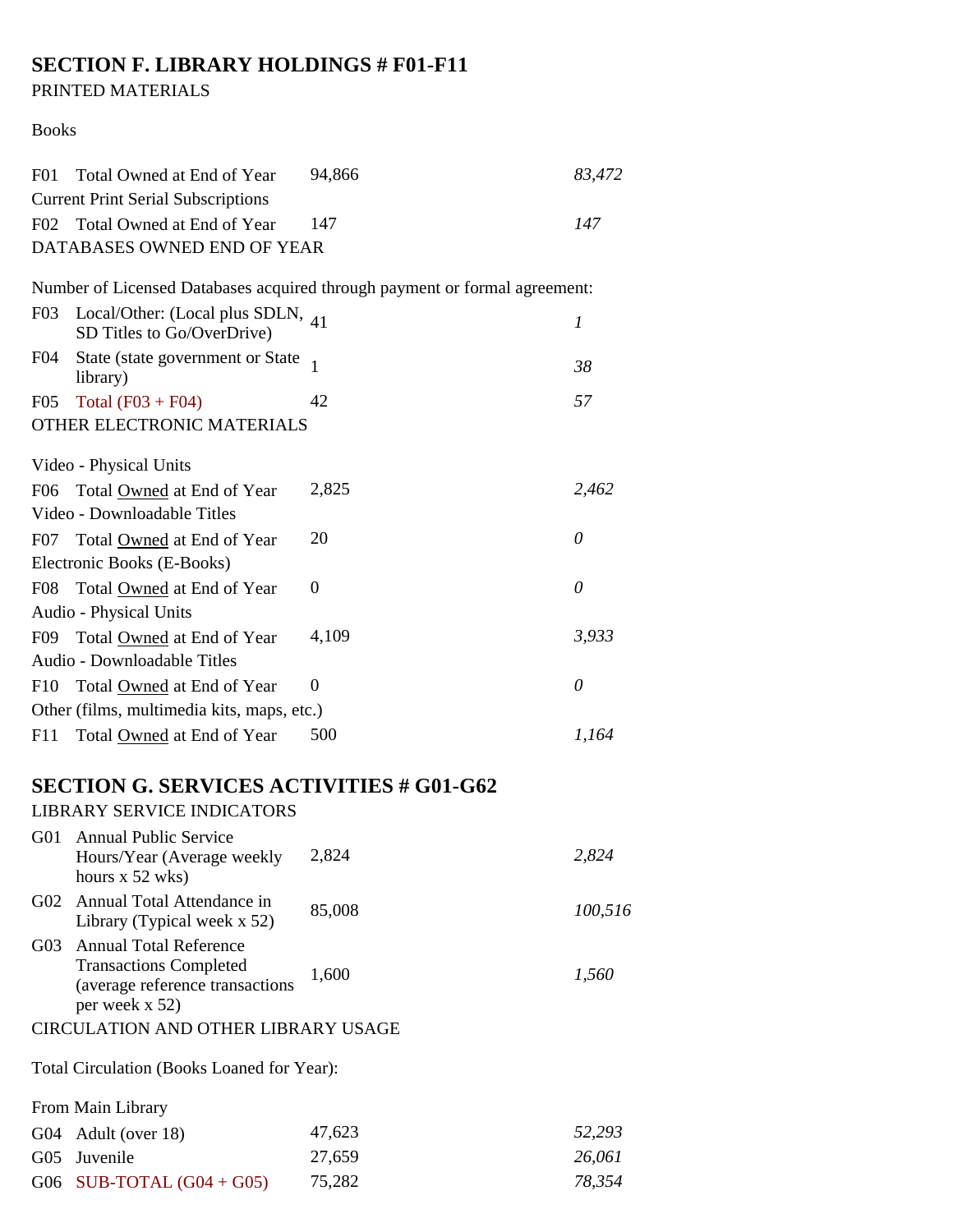|     | From Branches and Deposit Stations                                                                            |                |          |
|-----|---------------------------------------------------------------------------------------------------------------|----------------|----------|
|     | G07 Adult (over 18)                                                                                           | 0              | 0        |
| G08 | Juvenile                                                                                                      | $\overline{0}$ | $\theta$ |
|     | G09 SUB-TOTAL $(G07 + G08)$                                                                                   | $\overline{0}$ | 0        |
|     | From Bookmobile Stops                                                                                         |                |          |
| G10 | Adult (over 18)                                                                                               | $\Omega$       | 0        |
| G11 | Juvenile                                                                                                      | $\theta$       | 0        |
| G12 | SUB-TOTAL $(G10 + G11)$                                                                                       | $\theta$       | 0        |
|     | TOTAL CIRCULATION FOR YEAR                                                                                    |                |          |
| G13 | $ADULT (G04 + G07 + G10)$                                                                                     | 47,623         | 52,293   |
| G14 | JUVENILE $(G05 + G08 + G11)$                                                                                  | 27,659         | 26,061   |
| G15 | SUB-TOTAL $(G13 + G14)$                                                                                       | 75,282         | 78,354   |
| G16 | Total magazines and other items<br>not included above                                                         | 1,343          | 1,615    |
| G17 | <b>Total Nonprint Materials</b><br>Loaned                                                                     | 19,271         | 16,666   |
| G18 | Total e-books loaned<br>(circulated)                                                                          | 2,757          |          |
| G19 | <b>TOTAL CIRCULATION</b><br><b>LOANS FOR ALL TYPES OF</b><br>MATERIALS $(G15 + G16 +$<br>$G17 + G18$          | 98,653         | 96,635   |
| G20 | <b>Total Number of Registered</b><br>Users (If you do not have a<br>registry, record A16 population<br>here.) | 7,351          | 5,738    |
|     | <b>LIBRARY PROGRAMS</b>                                                                                       |                |          |
|     |                                                                                                               |                |          |
| G21 | Annual Number of Young Adult $_0$<br>Programs                                                                 |                | 2        |
| G22 | <b>Annual Young Adult Program</b><br>Attendance                                                               | $\mathbf{0}$   | 8        |
|     | G23 Annual Number of programs<br>held for Children                                                            | 200            | 200      |
| G24 | Annual Children's Program<br>attendance (total attendance for<br>all children's programs)                     | 1,500          | 9,800    |
| G25 | Annual number of Adult<br>programs (book clubs, speakers, 20<br>$etc.$ )                                      |                | 17       |
|     | G26 Annual number of Adult<br>attendance                                                                      | 150            | 90       |
| G27 | <b>TOTAL ANNUAL NUMBER</b><br>OF ALL LIBRARY<br>PROGRAMS $(G21 + G23 +$<br>G25)                               | 220            | 219      |
| G28 | <b>TOTAL ANNUAL</b><br><b>ATTENDANCE AT ALL</b><br><b>LIBRARY PROGRAMS (G22</b><br>$+ G24 + G26$              | 1,650          | 9,898    |
| G29 | <b>INTERNET</b><br>Does your library have Internet                                                            |                |          |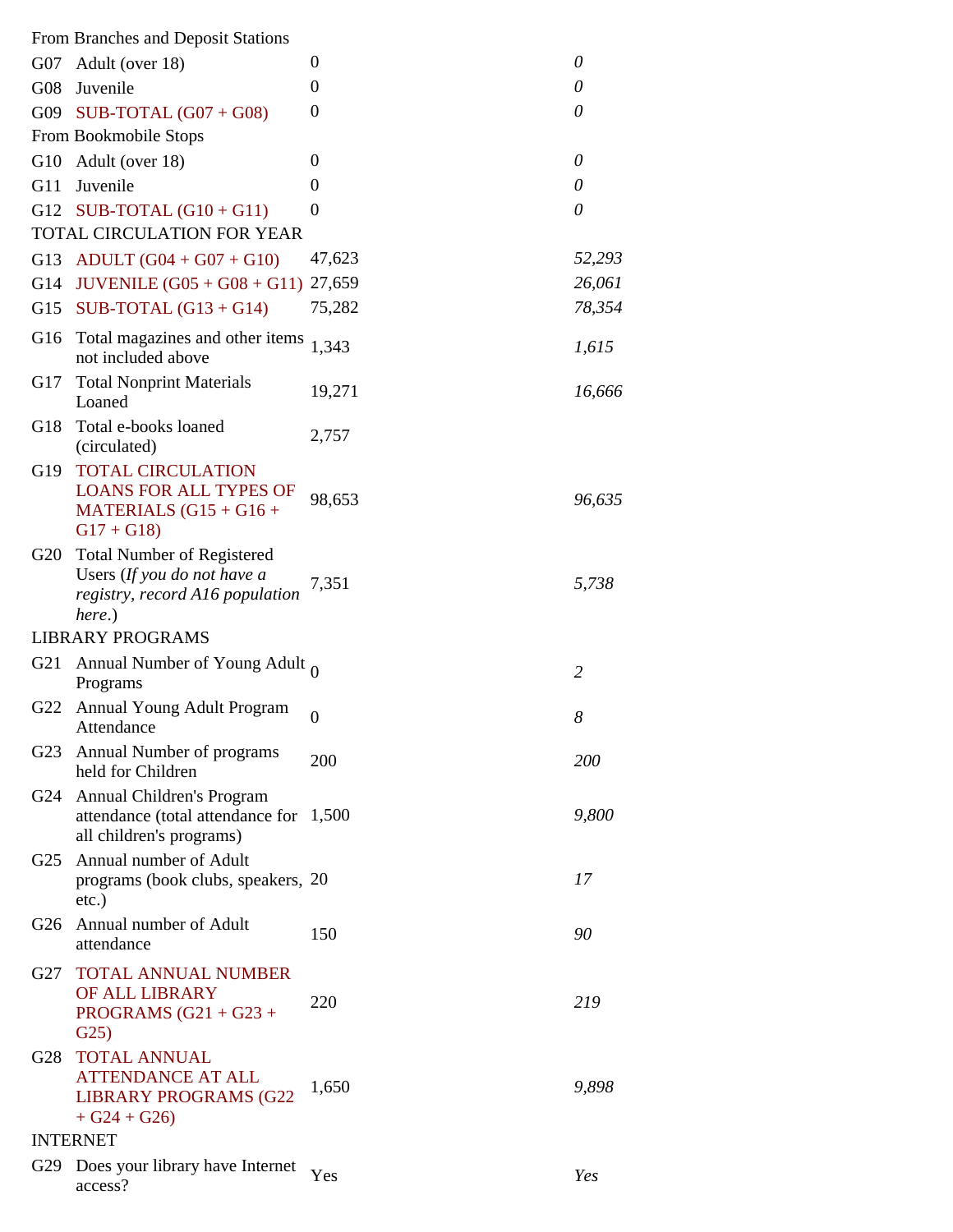|     | G30 Does your library provide<br>public access to the Internet?                                                  | Yes                                                                                  | Yes                     |
|-----|------------------------------------------------------------------------------------------------------------------|--------------------------------------------------------------------------------------|-------------------------|
| G31 | If "yes" to G29, how is this<br>access provided?                                                                 | both                                                                                 | both                    |
| G32 | Number of Internet terminals<br>available for use by general<br>public                                           | 6                                                                                    | 6                       |
| G33 | Number of laptop computers<br>available for public circulation                                                   | $\mathbf{0}$                                                                         | 0                       |
| G34 | Annual Number of Public<br>Access/Internet USES/sessions<br>(Note: per 30-minute)<br>sessions; See Instructions) | 11,176                                                                               | 14,130                  |
|     | <b>LIBRARY POLICIES AND PRACTICES</b>                                                                            |                                                                                      |                         |
| G35 | What is your standard<br>circulation period for books?                                                           | 3 weeks                                                                              | 3 weeks                 |
| G36 | Do you have a written policy for<br>non residents?                                                               | Yes                                                                                  | Yes                     |
| G37 | What do you charge/day for<br>over due books?                                                                    | \$.10                                                                                | .05                     |
| G38 | Is your catalog automated?                                                                                       | Yes                                                                                  | Yes                     |
| G39 | What Automation System Do<br>You Use? If the answer is<br>"other," please define using a<br>state note.          | SDLN/Aleph                                                                           | SDLN/Aleph              |
| G40 | If you have an automated<br>system, is it connected to the<br>Internet?                                          | available online                                                                     | <i>available online</i> |
|     |                                                                                                                  | G41 Our library serves the following disability groups. Select one or more of these. |                         |
|     | <b>Blind</b>                                                                                                     | Yes                                                                                  | Yes                     |
|     | Seeing Impaired/Large print                                                                                      | Yes                                                                                  | Yes                     |
|     | Physically disabled                                                                                              | Yes                                                                                  | Yes                     |
|     | Learning disabilities                                                                                            | Yes                                                                                  | Yes                     |
|     | Deaf                                                                                                             | Yes                                                                                  | Yes                     |
|     | None of the above                                                                                                | N <sub>o</sub>                                                                       | N <sub>o</sub>          |
|     | RESOURCE SHARING / Inter-Library Loan                                                                            |                                                                                      |                         |

Note: The statistics reported here (should be) included in the circulation count reported in the last section. Circuit Large Print IS NOT "Inter-Library loan"

Provided/Sent/Loaned to Other Libraries

In-State:

|     | G42 To SD Academic libraries                                                      | 46    |       |
|-----|-----------------------------------------------------------------------------------|-------|-------|
|     | G43 To SD Public libraries                                                        | 900   |       |
|     | G44 To SD School libraries                                                        | 91    |       |
|     | G45 To other SD libraries                                                         | 45    |       |
|     | G46 To the SD State Library                                                       | 39    |       |
| G47 | <b>TOTAL In-State ILL loaned</b><br>$(G42 + G43 + G44 + G45 +$<br>G <sub>46</sub> | 1,121 | 1.742 |
|     | <b>OUT-OF-STATE:</b>                                                              |       |       |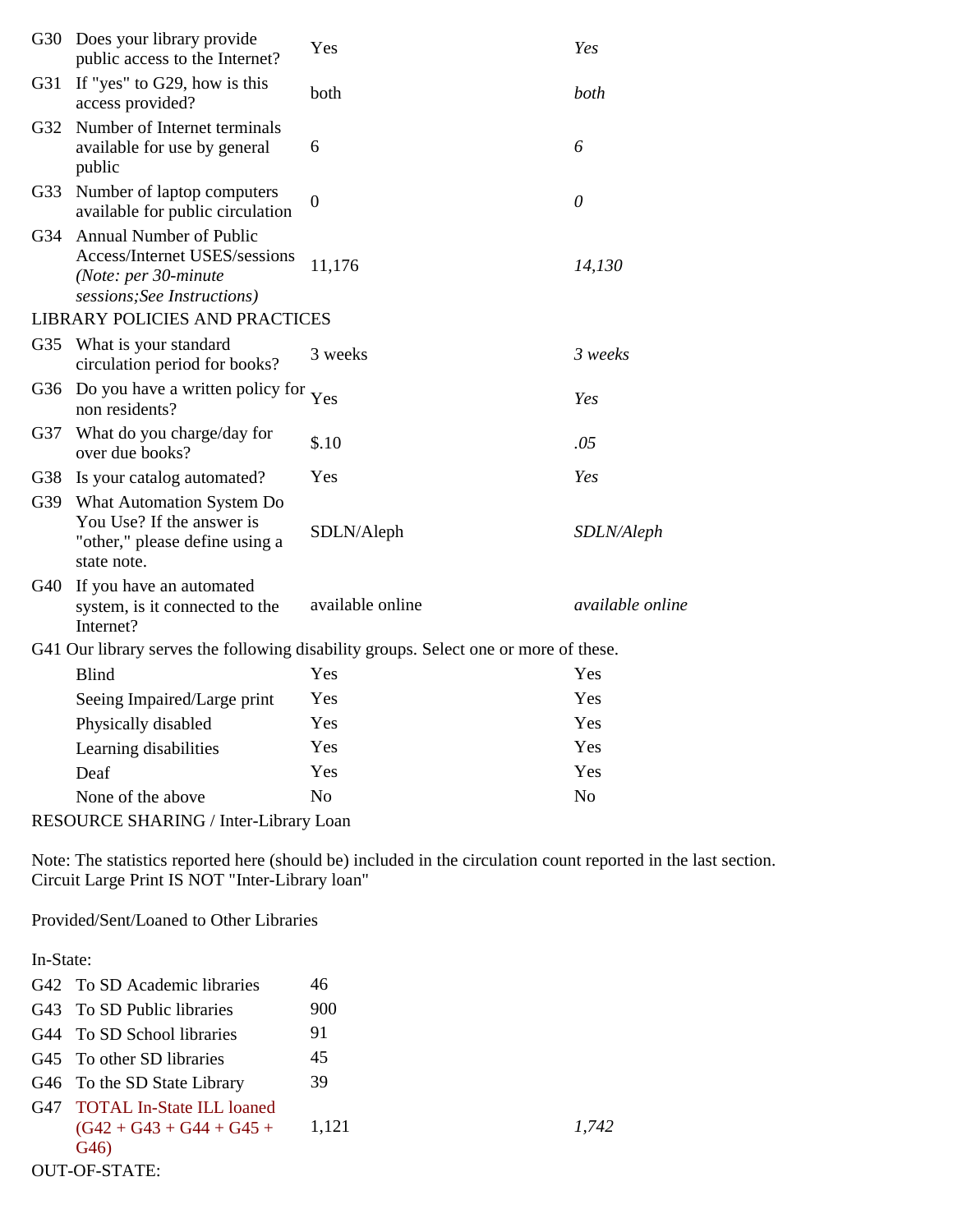|                 | G48 To Minitex (ND, Minnesota,<br>Wisconsin)                                        | 36                |                   |
|-----------------|-------------------------------------------------------------------------------------|-------------------|-------------------|
| G49             | To OTHER libraries outside of<br><b>SD</b>                                          | $\mathbf{1}$      |                   |
| G50             | <b>TOTAL OUT OF STATE</b><br>LOANED $(G48 + G49)$                                   | 37                | 64                |
| G51             | <b>TOTAL PROVIDED/Loaned</b><br>$TO (G47 + G50)$                                    | 1,158             | 1,806             |
|                 | Received from/borrowed from Other Libraries                                         |                   |                   |
| In-State:       |                                                                                     |                   |                   |
| G <sub>52</sub> | <b>From SD Academic Libraries</b>                                                   | 34                |                   |
| G <sub>53</sub> | From SD Public Libraries                                                            | 72                |                   |
| G <sub>54</sub> | From SD School Libraries                                                            | 0                 |                   |
| G <sub>55</sub> | From Other SD Libraries                                                             | $\theta$          |                   |
| G56             | From the SD State Library's<br>collection                                           | 1                 |                   |
| G57             | <b>TOTAL In-State ILL</b><br>received/borrowed $(G52 + G53)$<br>$+ G54 + G55 + G56$ | 107               | 179               |
|                 | <b>OUT-OF-STATE:</b>                                                                |                   |                   |
|                 | G58 From Minitex (ND, Minnesota,<br>Wisconsin)                                      | 13                |                   |
| G59             | From OTHER libraries outside<br>of SD                                               | $\overline{4}$    |                   |
| G60             | From NON-Library sources (i.e. $_0$<br>commercial document delivery)                |                   |                   |
| G61             | <b>TOTAL OUT-OF-STATE ILL</b><br>received/borrowed $(G58 + G59)$<br>$+ G60$         | -17               | 31                |
| G62             | <b>TOTAL RECEIVED/Borrowed</b><br>$FROM (G57 + G61)$                                | 124               | 210               |
|                 | <b>SECTION H. TRUSTEES (Current) # H01-H15</b>                                      |                   |                   |
|                 | <b>TRUSTEES</b>                                                                     |                   |                   |
| H <sub>01</sub> | Name                                                                                | Mona Jensen-Olson | Mona Jensen-Olson |
| H <sub>02</sub> | <b>Complete Mailing Address</b><br>Including PO Box Number or<br><b>Street</b>      |                   |                   |
|                 | H03 Home Telephone                                                                  |                   |                   |
|                 | H04 Business Telephone                                                              | President         | President         |
| H <sub>05</sub> | Office Held                                                                         | 2015              | 2012              |
|                 | H06 Term Expires                                                                    |                   |                   |
| H <sub>07</sub> | E-Mail address (required for<br>President)                                          | Julie Hill        | Julie Hill        |
| H <sub>01</sub> | Name                                                                                |                   |                   |
| H <sub>02</sub> | <b>Complete Mailing Address</b><br>Including PO Box Number or<br><b>Street</b>      | 57350             |                   |
| H <sub>03</sub> | Home Telephone                                                                      |                   |                   |
|                 | H04 Business Telephone                                                              |                   |                   |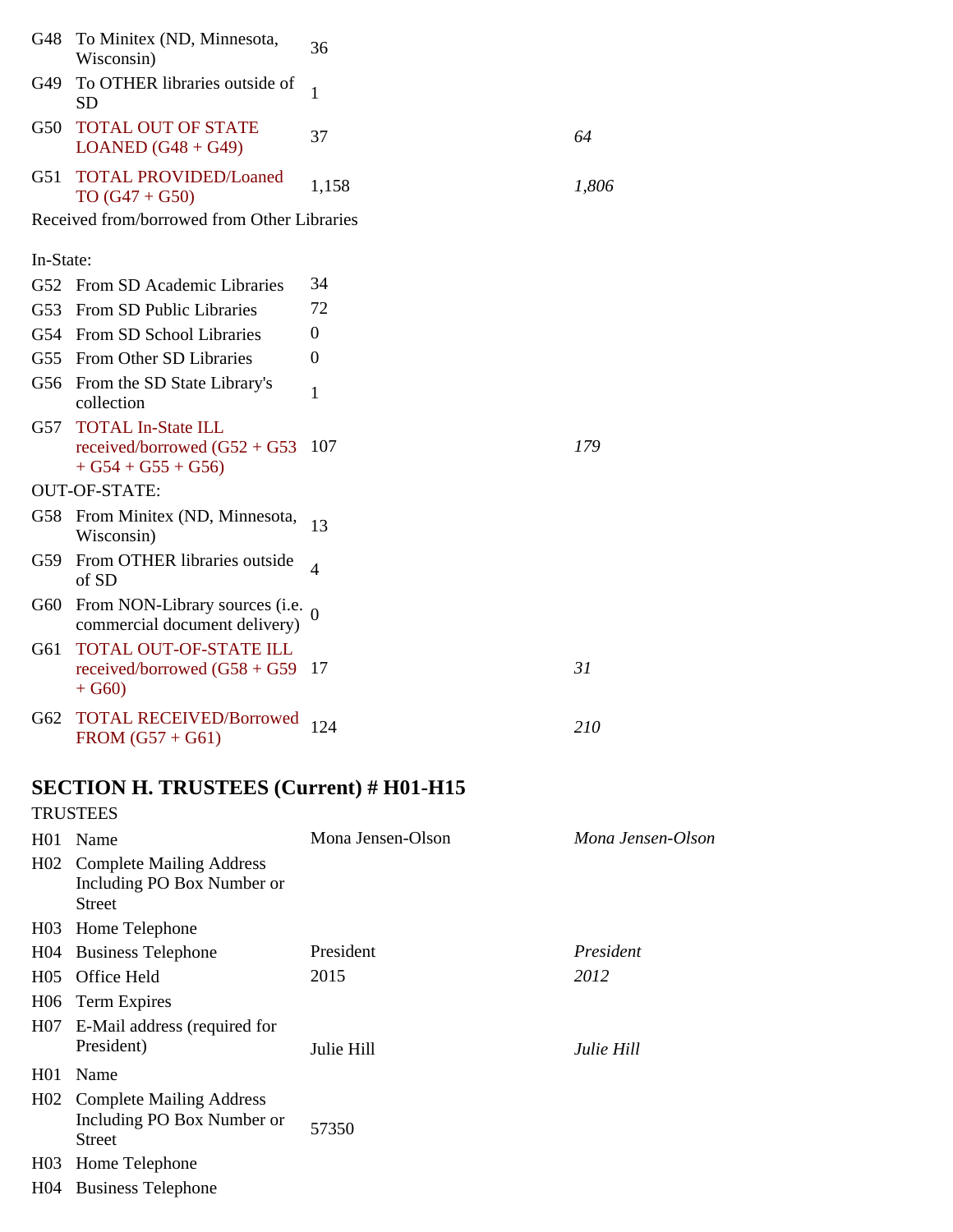| H <sub>05</sub>  | Office Held                                                                                                                                     | Trustee                                           | Vice-President                         |
|------------------|-------------------------------------------------------------------------------------------------------------------------------------------------|---------------------------------------------------|----------------------------------------|
| H <sub>06</sub>  | <b>Term Expires</b>                                                                                                                             | 2014                                              | 2014                                   |
| H <sub>07</sub>  | E-Mail address                                                                                                                                  |                                                   |                                        |
| H <sub>01</sub>  | Name                                                                                                                                            | Mary Keller                                       | Mary Keller                            |
| H <sub>02</sub>  | <b>Complete Mailing Address</b><br>Including PO Box Number or<br><b>Street</b>                                                                  | 57350                                             | 57350                                  |
| H <sub>03</sub>  | Home Telephone                                                                                                                                  |                                                   |                                        |
| H <sub>04</sub>  | <b>Business Telephone</b>                                                                                                                       |                                                   |                                        |
| H <sub>05</sub>  | Office Held                                                                                                                                     | Vice-President                                    | <b>Trustee</b>                         |
| H <sub>06</sub>  | Term Expires                                                                                                                                    | 2013                                              | 2013                                   |
| H <sub>07</sub>  | E-Mail address                                                                                                                                  |                                                   |                                        |
| H <sub>01</sub>  | Name                                                                                                                                            | James Gropper                                     | James Gropper                          |
| H <sub>02</sub>  | <b>Complete Mailing Address</b><br>Including PO Box Number or<br><b>Street</b>                                                                  |                                                   |                                        |
| H <sub>03</sub>  | Home Telephone                                                                                                                                  |                                                   |                                        |
| H <sub>04</sub>  | <b>Business Telephone</b>                                                                                                                       | N/A                                               | N/A                                    |
| H <sub>05</sub>  | Office Held                                                                                                                                     | Trustee                                           | <b>Trustee</b>                         |
| H <sub>06</sub>  | Term Expires                                                                                                                                    | 2015                                              | 2012                                   |
| H <sub>07</sub>  | E-Mail address                                                                                                                                  |                                                   |                                        |
| H <sub>01</sub>  | Name                                                                                                                                            | Melanie Timm                                      | Melanie Timm                           |
| H <sub>02</sub>  | <b>Complete Mailing Address</b><br>Including PO Box Number or<br><b>Street</b>                                                                  |                                                   |                                        |
| H <sub>03</sub>  | Home Telephone                                                                                                                                  |                                                   |                                        |
| H <sub>0</sub> 4 | <b>Business Telephone</b>                                                                                                                       |                                                   |                                        |
| H <sub>05</sub>  | Office Held                                                                                                                                     | Trustee                                           | Trustee                                |
| H <sub>06</sub>  | Term Expires                                                                                                                                    | 2013                                              | 2013                                   |
|                  | H07 E-Mail address                                                                                                                              |                                                   |                                        |
| H <sub>01</sub>  | Name                                                                                                                                            | Dale Schneider                                    | Dale Schneider                         |
| H <sub>02</sub>  | <b>Complete Mailing Address</b><br>Including PO Box Number or<br><b>Street</b>                                                                  | 57350                                             | 57350                                  |
| H <sub>03</sub>  | Home Telephone                                                                                                                                  |                                                   |                                        |
| H <sub>0</sub> 4 | <b>Business Telephone</b>                                                                                                                       | N/A                                               | N/A                                    |
| H <sub>05</sub>  | Office Held                                                                                                                                     | City Council Rep.                                 | City Council Rep.                      |
| H <sub>06</sub>  | <b>Term Expires</b>                                                                                                                             | 2014                                              | 2012                                   |
| H <sub>0</sub> 7 | E-Mail address                                                                                                                                  |                                                   |                                        |
| H08              | Number of trustees' meetings<br>held during the calendar year                                                                                   | Monthly                                           | Monthly                                |
|                  | H09 What governing body appoints<br>the Library trustees?                                                                                       | City Council                                      | City Council                           |
| H10              | Indicate the usual scheduled<br>date and hour of meetings (for<br>example, Second Tuesday of the<br>month at 8 p.m., or give specific<br>dates) | Fourth Tuesday of the month at 5<br>$\, {\rm pm}$ | Fourth Tuesday of the month at 5<br>pm |
| H11              | Date of last public library board<br>meeting                                                                                                    | March 26, 2013                                    | March 27, 2012                         |